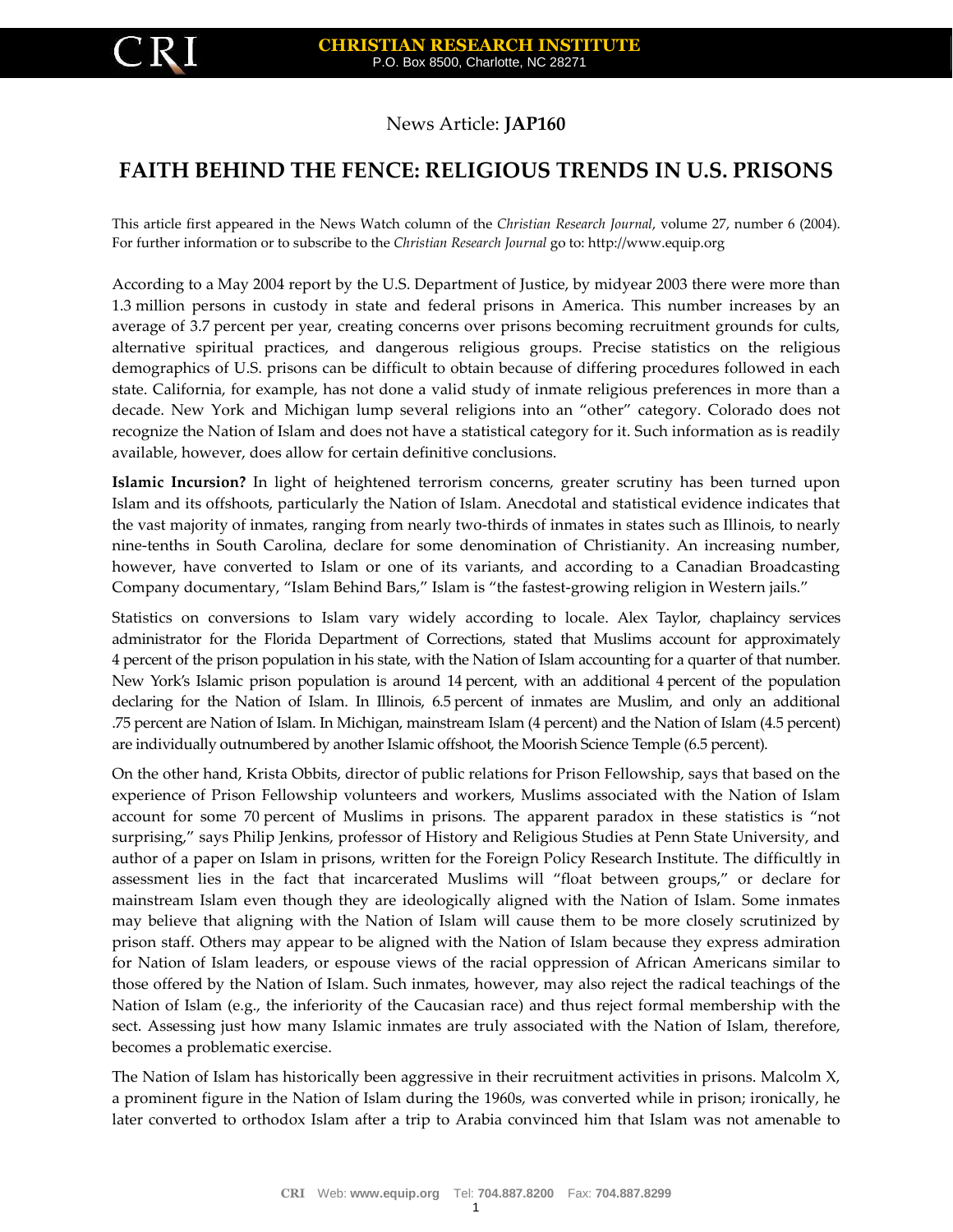segregationist thinking. Both the Nation of Islam and mainstream Islam find appeal among African-American inmates, who may regard Christianity as a "white man's" religion that has failed to serve their needs, and find Islam's moral system attractive. "Islam Behind Bars" featured the testimony of such inmates as Kevin Culmer, a bank robber who received an 18-year sentence in a Kingston, Ontario, institution. Awed by the humility and sense of peace of the Islamic inmates he met, Culmer became a convert to Islam. The documentary also featured the testimony of "shoe bomber" Richard Reid, who converted to Islam while in a British prison.

Reid's testimony and those of others have become showcases for those concerned that U.S. prisons may become breeding grounds for terrorists. In a June 2002 op-ed piece for the *Wall Street Journal*, Chuck Colson, founder of Prison Fellowship, cited the example of Abdullah al-Muhajir, better known as Jose Padilla, a former prison inmate who became an al-Qaeda operative. Al-Muhajir was captured in Chicago and was alleged to have been recruited to perform terrorist acts in America. Colson says that he has "seen hundreds of potential Abdullahs up close" and noted that the radical form of Islam "feeds on resentment and anger all too prevalent in our prisons," especially among nonwhite inmates who "feel oppressed by the white power structure and sentencing disparities, which too often fall most harshly on minorities." According to Colson, "Al-Qaeda training manuals specifically identify America's prisoners as candidates for conversion because they may be 'disenchanted with their country's policies,'" and there is a special danger of these recruits being able to "blend easily into American culture." The same factors ironically also force al-Qaeda to hold such recruits "at arm's length," according to Tony Karon, a staff writer for *Time* magazine: aside from the fact that as criminals they are "inherently unreliable," they would also be "prime candidates for recruitment by Western intelligence agencies."

In response to Colson, David Shwartz, former religious services administrator for the Federal Bureau of Prisons, declared in an address to the Islamic Society of North America that the claim that American prisons were becoming recruitment centers for terrorists was "total garbage." He asserted, "There is no group that has been tapped. Islam does not support terrorism." In an address to the United States Senate in October 2003, Paul Rogers, president of the American Correction Chaplains Association, claimed that "reports of prisons being infiltrated by terrorists or terrorist organizations via prison religious programs…have been blown way out of proportion." He acknowledged, however, "terrorist recruitment in prisons and jails is indeed a potentially serious concern" and that some "relatively minor situations have been identified but they were stopped before escalating to dangerous levels." One such example noted by Jenkins was that of Warith Din Omar, a senior chaplain of the New York prison system. Omar engendered controversy and became the subject of a critical investigation when he described "the 9/11 attackers as martyrs and the attacks as something that America had brought on itself." In the final analysis, the accounts of Colson and Jenkins, placed in contrast with the admonitions of Shwartz and Rogers, reflect the same tension found between those who say that Islam is a "religion of peace," and the radical followers of Islam, such as Reid and Padilla, who seem to resist universalizing that conclusion.

**Cults Incarcerated.** Other than the Nation of Islam, no cult or sect appears to have any special influence in U.S. prisons. In Florida, groups such as Jehovah's Witnesses (1 percent), Mormons (.13 percent), and Santeria (.09 percent) are virtually invisible. Florida's statistics mirror findings in other states consulted for this report, with certain regional variations (e.g., Native American religions are more prominent in Colorado than elsewhere). Obbits expressed no disagreement with this assessment, based on Prison Fellowship encounters; likewise, representatives of the prison ministry Champions for Life, and Kairos Prison Ministry, report observing no unusual inroads by cults.

Cults may have the illusion of being more prominent in prison than they really are, because, as Rogers observed, prisons are "isolated and closed communities" in which a minority faith group may stand out more than it would otherwise. Actual growth of marginal groups in a prison setting is unlikely under current conditions. Cults have no organizations operating with the same purpose or scale as Kairos or Prison Fellowship. There is also no hard data to explain why prison outreach programs by cults are limited, although Kairos Executive Director John Thompson suggested that cults simply lack interest in evangelizing prisoners; the shame of having converts from among the criminal class — apart from any